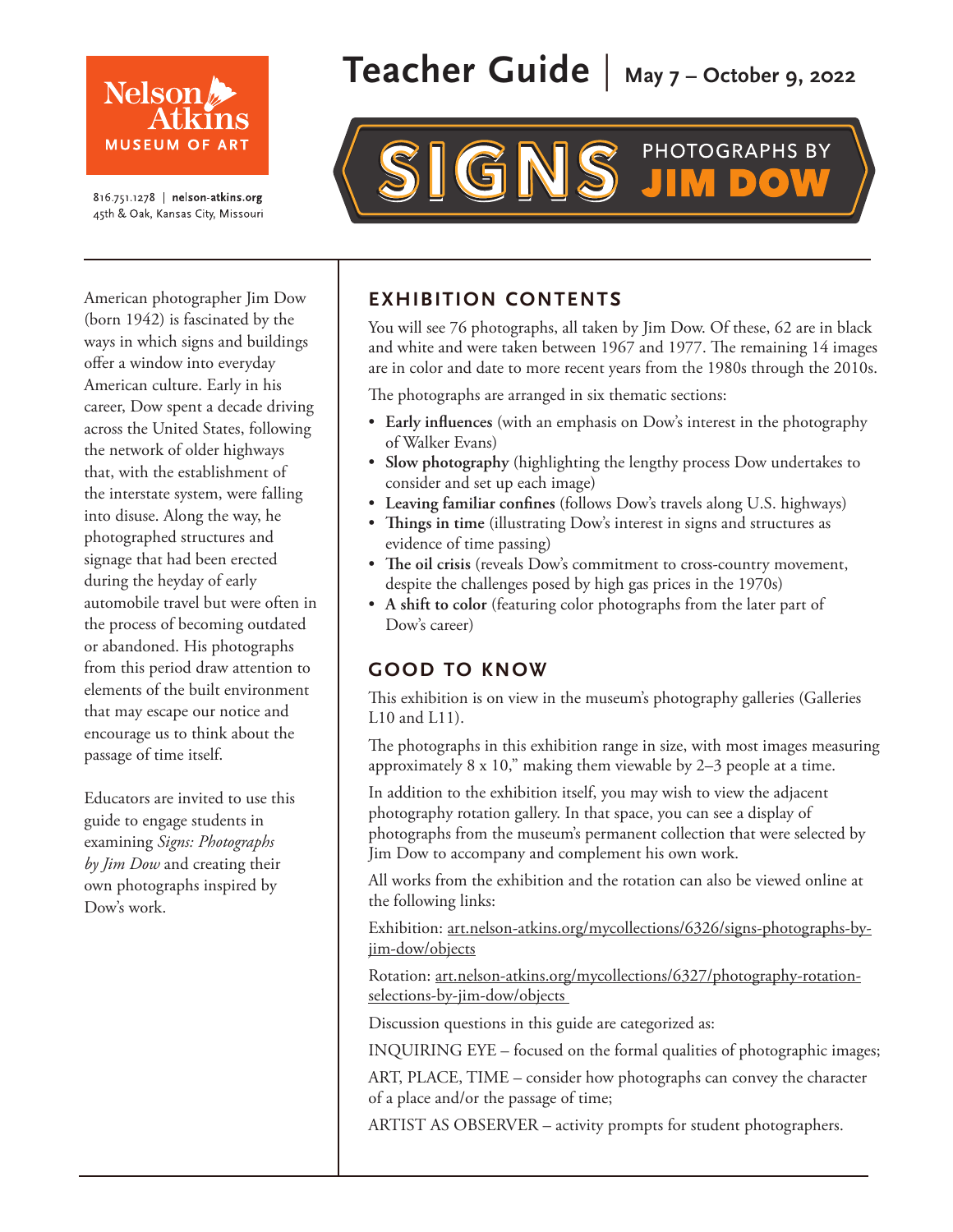# **BEFORE VIEWING THE EXHIBITION**

Jim Dow's photographs draw attention to signs that advertise all kinds of businesses and products. Challenge students to observe signage in the world around them by having them take a photograph of every sign they see over the course of one day. Then, share the images as a class and discuss:

- What kinds of imagery, messaging, and function are most common among the signs you saw?
- What kinds of environments were these signs located within (e.g. along the side of the road, on the sides of buildings, inside businesses, etc.)?
- Did you see any signs that struck you as particularly interesting, visually appealing, or unusual?

Dow's travels through the United States, along with the careful attention he devoted to the subjects he photographed along the way, enabled him to learn about new places. Have students discuss the following questions related to the idea of place:

- What experience do you have with traveling to new places?
- Think about the last time you went to a new or unfamiliar place. What did you notice first? Did you form an impression of that place right away, or did it take a while for you to get a sense of its character? What details contributed to your impression of that place?
- Think about a place you know well. What quality or mood do you associate with it? If you wanted to take a photograph that conveyed its quality or mood, what would you include in your image?

## **FEATURED WORKS**





*Cone on Closed Soft-Serve Stand. US 6E, Carbondale, Pennsylvania,* 1973

*Lone Cone in Field. US 209, Carbon County, Pennsylvania,* 1973

#### **INQUIRING EYE**

These two photographs, taken in different locations, share a similar subject: roadside ice cream stands. Consider the visual elements that make up each image, such as shape, line, form, light, space, and composition. What visual qualities do the two images have in common? How do they differ?

### **ART, PL ACE , TIME**

A sense of isolation permeates many of Dow's photographs. How is that feeling of isolation conveyed in these images?

#### **ARTIST AS OBSERVER**

In both of these scenes, we see structures that rely on oversized, sculpted ice cream cones to attract attention and draw people to a particular place. Look around your own community for signs or structures that are trying to draw people in. How could you compose a photograph of that subject to suggest a particular mood or sense of place?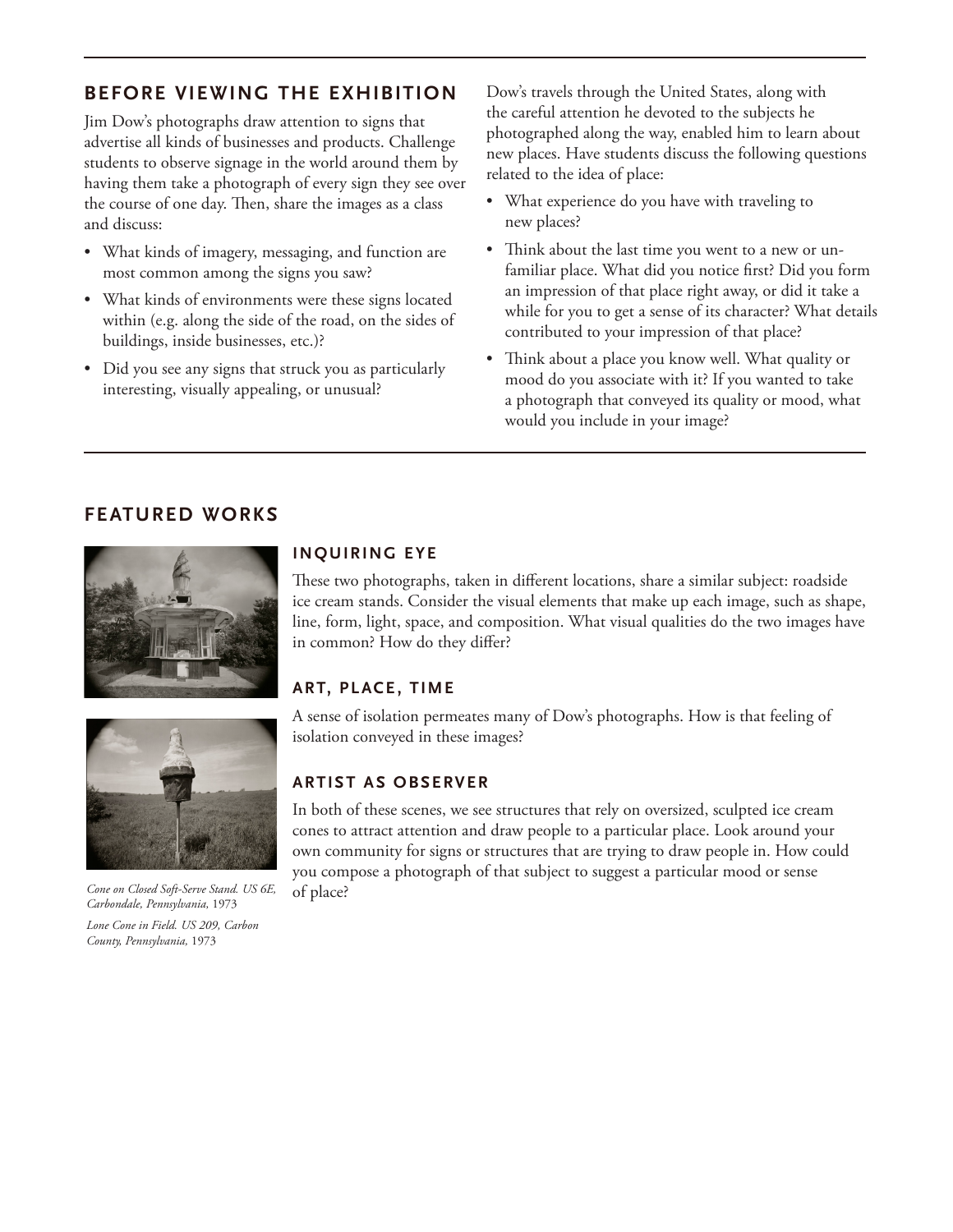

*"Pittsfield School of Dance" Window. Pittsfield, New Hampshire,* 1971

#### **INQUIRING EYE**

In composing this photograph, Dow considered not only the window display itself, but also the reflection that is superimposed on the windowpane. How do those elements work together to create an interesting composition?

#### **ART, PL ACE , TIME**

Dow is interested in signage that shows evidence of having been made by hand or affected by the passage of time. How is this window display representative of both those qualities?

#### **ARTIST AS OBSERVER**

The imperfections of this window display were what drew Dow to it as a potential subject. See if you can take a photograph of an "imperfect" sign, structure, or object in your own environment. How could you highlight the uniqueness of your subject in the image you create?



*Gas Station Painting on Sign. US 19, Albany, Georgia,* 1975

#### **INQUIRING EYE**

In photographing this portion of a gas station sign, Dow chose to fill the frame entirely with this painted scene. How does that affect your impression of the image – would it change things if we saw more of the sign and its surroundings?

#### **ART, PLACE, TIME**

What details do you see here that suggest a particular time period? What details suggest a particular atmosphere or type of place? Do you think this painted sign accurately represents the place in which it was displayed? Why or why not?

#### **ARTIST AS OBSERVER**

Dow's roadside photographs often show us advertisements that promised consumers a certain type of experience. See if you can take a photograph that depicts some aspect of advertising or marketing as it exists in contemporary society.



*Fire Hydrant & Stucco Teepee Bus Shelter. Old US 80, now TX 20, Canutillo, Texas,* 1975

#### **INQUIRING EYE**

The lens Dow used to take this photograph creates a round vignette around the image. Does that affect the way you interpret this scene? If so, how?

#### **ART, PLACE, TIME**

Some of the scenes Dow observed during his travels across America reveal a curious juxtaposition of past and present. Where do you see that in this photograph?

#### **ARTIST AS OBSERVER**

Dow speculates that this teepee-shaped bus station and fire hydrant were built in a rural Texas border town "in anticipation of houses that never came." Think about places or situations that might be similar in your area, and take a photograph that shows something unfinished, abandoned, or otherwise left behind by the march of time.